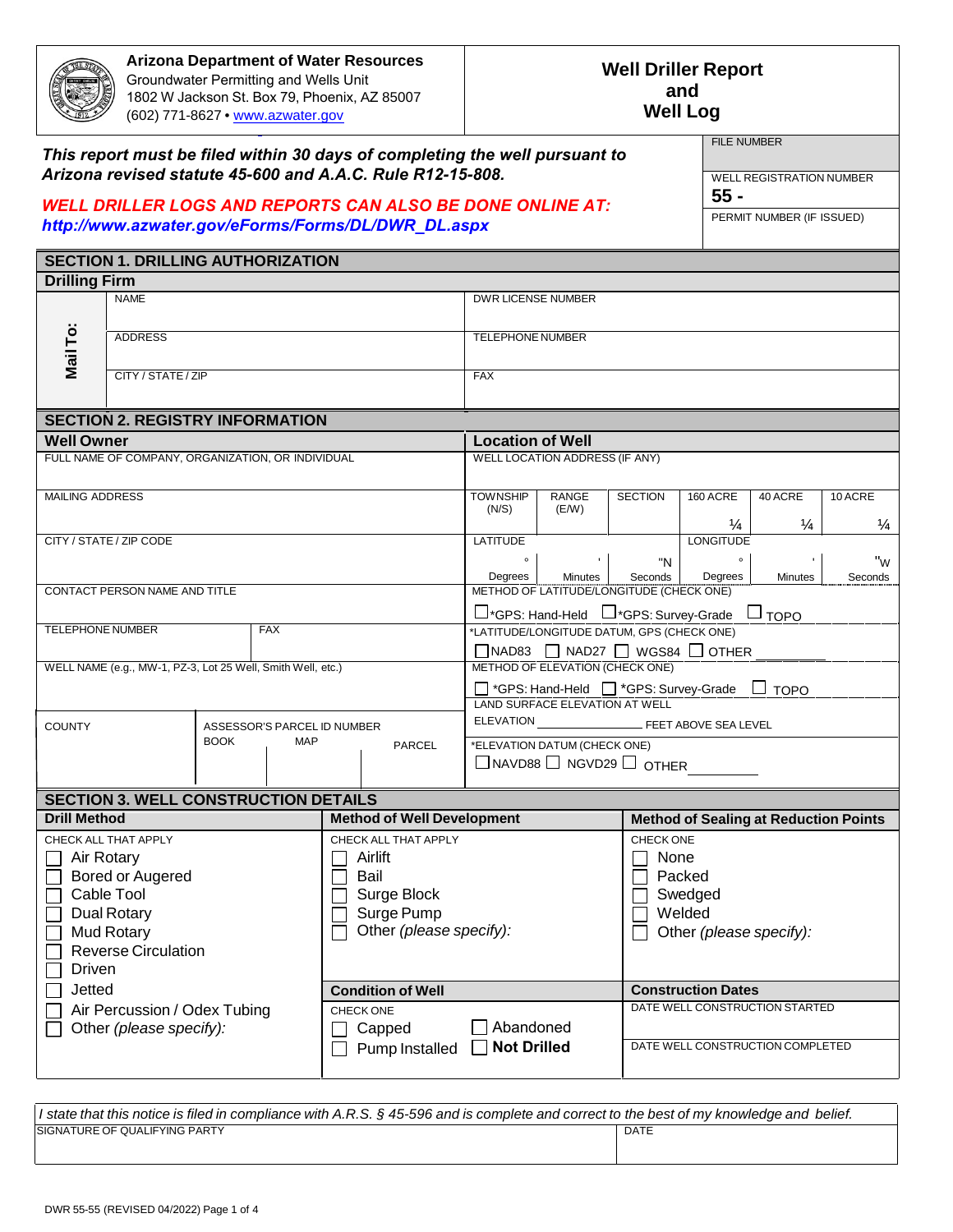#### **Well Driller Report and Well Log** WELL REGISTRATION NUMBER

**55 -**

#### **SECTION 4. WELL CONSTRUCTION DESIGN (AS BUILT)** (attach additional page if needed)

**Depth**<br>WELL DEPTH

Feet Below Land Surface | The Contract Contract Contract Contract Contract Contract Contract Contract Contract Contract Contract Contract Contract Contract Contract Contract Contract Contract Contract Contract Contract Con

## **Water Level Information**

DATE MEASURED | TIME MEASURED | IF FLOWING WELL, METHOD OF FLOW REGULATION Feet Below Land Surface Value 2011 (Valve District 2011)

CASING DEPTH

|                       | <b>Borehole</b> |                                                | <b>Installed Casing</b>               |  |                                      |                    |               |            |                                      |                      |           |                       |             |         |                                      |                                 |
|-----------------------|-----------------|------------------------------------------------|---------------------------------------|--|--------------------------------------|--------------------|---------------|------------|--------------------------------------|----------------------|-----------|-----------------------|-------------|---------|--------------------------------------|---------------------------------|
| <b>DEPTHFROM</b>      |                 |                                                | <b>DEPTHFROM</b>                      |  |                                      | MATERIAL TYPE () T |               |            |                                      |                      |           | PERFORATION TYPE ( )T |             |         |                                      |                                 |
|                       | <b>SURFACE</b>  |                                                | <b>SURFACE</b>                        |  |                                      |                    |               |            |                                      |                      |           |                       |             |         |                                      |                                 |
| <b>FROM</b><br>(feet) | TO<br>(feet)    | <b>BOREHOLE</b><br><b>DIAMETER</b><br>(inches) | <b>FROM</b><br>TO<br>(feet)<br>(feet) |  | OUTER<br><b>DIAMETER</b><br>(inches) | <b>STEL</b>        | $\frac{1}{2}$ | <b>ABS</b> | IF OTHER<br>TYPE,<br><b>DESCRIBE</b> | <b>BLANK OR NONE</b> | WIRE WRAP | SHUTTER SCREEN        | MILLS KNIFE | SLOTTED | IF OTHER<br>TYPE,<br><b>DESCRIBE</b> | SLOT SIZE<br>IF ANY<br>(inches) |
|                       |                 |                                                |                                       |  |                                      |                    |               |            |                                      |                      |           |                       |             |         |                                      |                                 |
|                       |                 |                                                |                                       |  |                                      |                    |               |            |                                      |                      |           |                       |             |         |                                      |                                 |
|                       |                 |                                                |                                       |  |                                      |                    |               |            |                                      |                      |           |                       |             |         |                                      |                                 |
|                       |                 |                                                |                                       |  |                                      |                    |               |            |                                      |                      |           |                       |             |         |                                      |                                 |
|                       |                 |                                                |                                       |  |                                      |                    |               |            |                                      |                      |           |                       |             |         |                                      |                                 |
|                       |                 |                                                |                                       |  |                                      |                    |               |            |                                      |                      |           |                       |             |         |                                      |                                 |
|                       |                 |                                                |                                       |  |                                      |                    |               |            |                                      |                      |           |                       |             |         |                                      |                                 |
|                       |                 |                                                |                                       |  |                                      |                    |               |            |                                      |                      |           |                       |             |         |                                      |                                 |
|                       |                 |                                                |                                       |  |                                      |                    |               |            |                                      |                      |           |                       |             |         |                                      |                                 |

| <b>Installed Annular Material</b> |                  |             |          |  |                                                            |                                |  |  |                                                       |             |        |      |
|-----------------------------------|------------------|-------------|----------|--|------------------------------------------------------------|--------------------------------|--|--|-------------------------------------------------------|-------------|--------|------|
|                                   | <b>DEPTHFROM</b> |             |          |  | <b>FILTER PACK</b>                                         |                                |  |  |                                                       |             |        |      |
| SURFACE                           |                  |             |          |  |                                                            | <b>BENTONITE</b>               |  |  |                                                       |             |        |      |
| <b>FROM</b><br>(feet)             | TO<br>(feet)     | <b>MONE</b> | CONCRETE |  | NEAT CEMENTOR<br>CEMENT GROUT<br>CEMENT<br>CEMENT<br>GROOH | <b>PELLETS</b><br><b>CHIPS</b> |  |  | IF OTHER TYPE OF ANNULAR MATERIAL,<br><b>DESCRIBE</b> | <b>SAND</b> | GRAVEL | SIZE |
|                                   |                  |             |          |  |                                                            |                                |  |  |                                                       |             |        |      |
|                                   |                  |             |          |  |                                                            |                                |  |  |                                                       |             |        |      |
|                                   |                  |             |          |  |                                                            |                                |  |  |                                                       |             |        |      |
|                                   |                  |             |          |  |                                                            |                                |  |  |                                                       |             |        |      |
|                                   |                  |             |          |  |                                                            |                                |  |  |                                                       |             |        |      |
|                                   |                  |             |          |  |                                                            |                                |  |  |                                                       |             |        |      |
|                                   |                  |             |          |  |                                                            |                                |  |  |                                                       |             |        |      |
|                                   |                  |             |          |  |                                                            |                                |  |  |                                                       |             |        |      |
|                                   |                  |             |          |  |                                                            |                                |  |  |                                                       |             |        |      |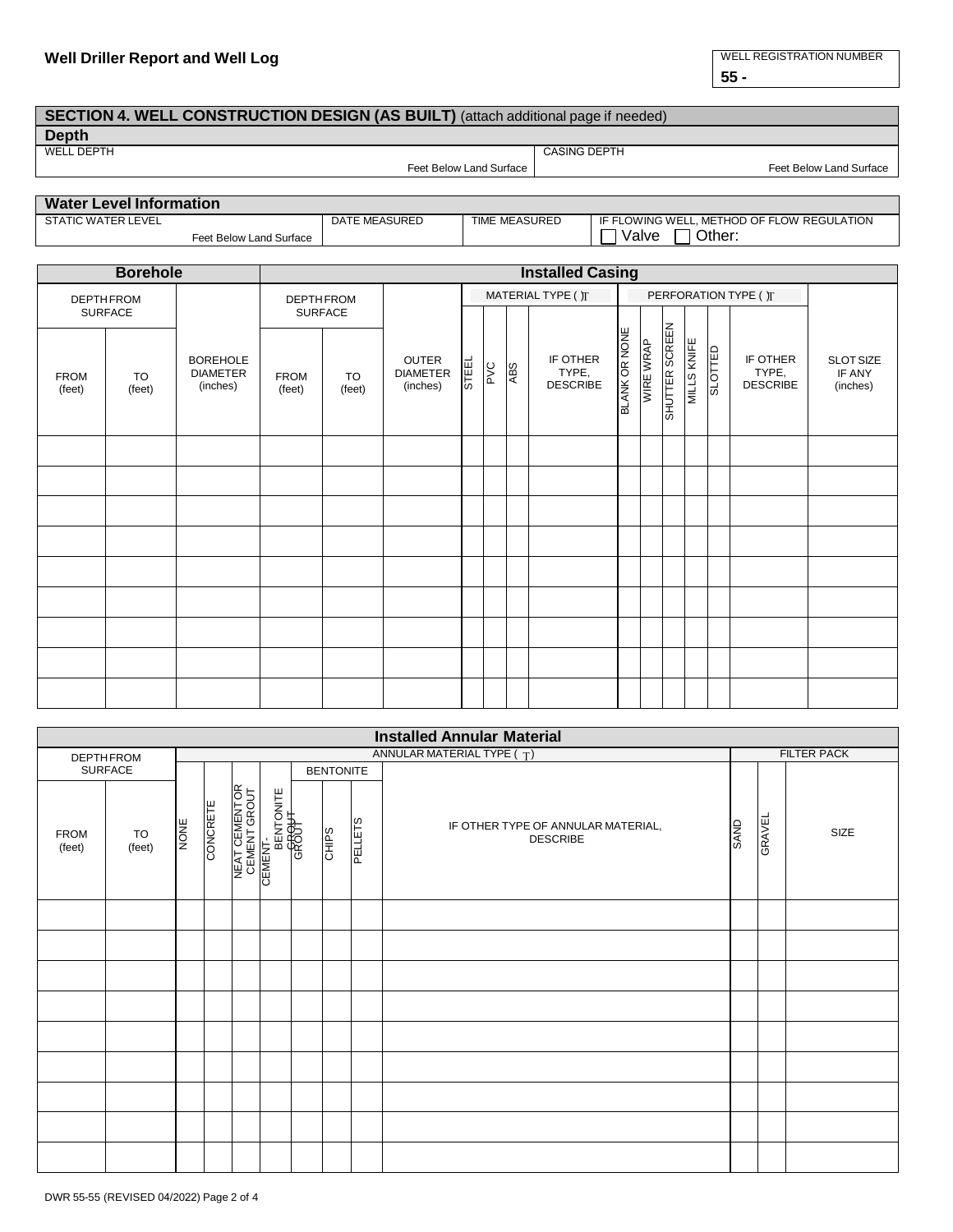|                | <b>SECTION 5. GEOLOGIC LOG OF WELL</b> |                                            |                                                          |  |  |  |  |  |  |  |  |
|----------------|----------------------------------------|--------------------------------------------|----------------------------------------------------------|--|--|--|--|--|--|--|--|
|                | <b>DEPTHFROM</b>                       | <b>Description</b>                         | Check (I) every                                          |  |  |  |  |  |  |  |  |
| FROM<br>(feet) | <b>SURFACE</b><br>TO<br>(feet)         | Describe material, grain size, color, etc. | interval where<br>water was<br>encountered<br>(if known) |  |  |  |  |  |  |  |  |
|                |                                        |                                            |                                                          |  |  |  |  |  |  |  |  |
|                |                                        |                                            |                                                          |  |  |  |  |  |  |  |  |
|                |                                        |                                            |                                                          |  |  |  |  |  |  |  |  |
|                |                                        |                                            |                                                          |  |  |  |  |  |  |  |  |
|                |                                        |                                            |                                                          |  |  |  |  |  |  |  |  |
|                |                                        |                                            |                                                          |  |  |  |  |  |  |  |  |
|                |                                        |                                            |                                                          |  |  |  |  |  |  |  |  |
|                |                                        |                                            |                                                          |  |  |  |  |  |  |  |  |
|                |                                        |                                            |                                                          |  |  |  |  |  |  |  |  |
|                |                                        |                                            |                                                          |  |  |  |  |  |  |  |  |
|                |                                        |                                            |                                                          |  |  |  |  |  |  |  |  |
|                |                                        |                                            |                                                          |  |  |  |  |  |  |  |  |
|                |                                        |                                            |                                                          |  |  |  |  |  |  |  |  |
|                |                                        |                                            |                                                          |  |  |  |  |  |  |  |  |
|                |                                        |                                            |                                                          |  |  |  |  |  |  |  |  |
|                |                                        |                                            |                                                          |  |  |  |  |  |  |  |  |
|                |                                        |                                            |                                                          |  |  |  |  |  |  |  |  |
|                |                                        |                                            |                                                          |  |  |  |  |  |  |  |  |
|                |                                        |                                            |                                                          |  |  |  |  |  |  |  |  |
|                |                                        |                                            |                                                          |  |  |  |  |  |  |  |  |
|                |                                        |                                            |                                                          |  |  |  |  |  |  |  |  |
|                |                                        |                                            |                                                          |  |  |  |  |  |  |  |  |
|                |                                        |                                            |                                                          |  |  |  |  |  |  |  |  |
|                |                                        |                                            |                                                          |  |  |  |  |  |  |  |  |
|                |                                        |                                            |                                                          |  |  |  |  |  |  |  |  |
|                |                                        |                                            |                                                          |  |  |  |  |  |  |  |  |
|                |                                        |                                            |                                                          |  |  |  |  |  |  |  |  |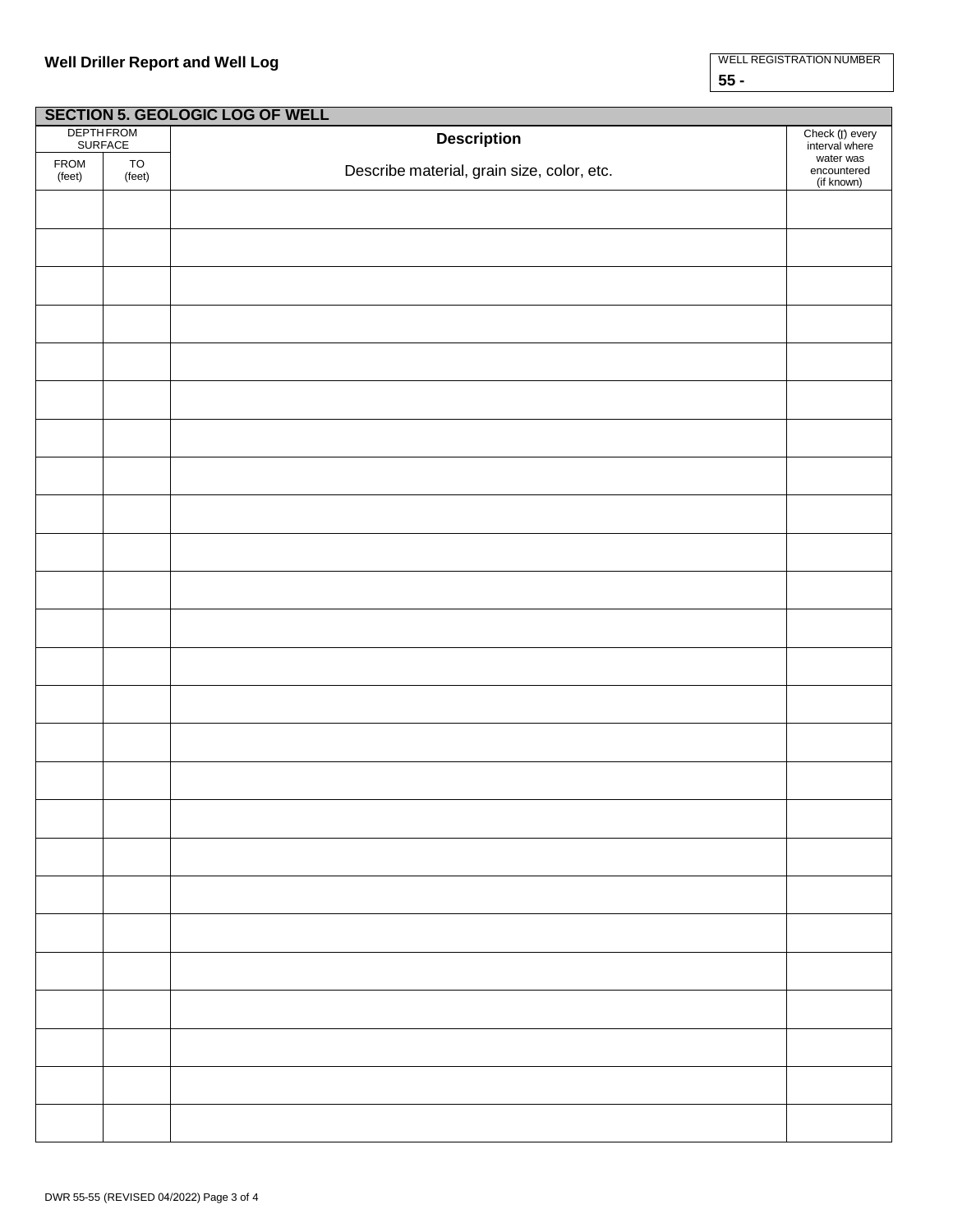### **SECTION 6. WELL SITE PLAN**<br>NAME OF WELL OWNER COUNTY ASSESSOR'S PARCEL ID NUMBER BOOK | MAP | PARCEL

- Please draw the following: (1) the boundaries of property on which the well was located; (2) the well location; (3) the locations of all septic tank systems and sewer systems on the property or within 100 feet of the well location, even if on neighboring properties; and (4) any permanent structures on the property that may aid in locating the well.
- \* Please indicate the distance between the well location and any septic tank system or sewer system.

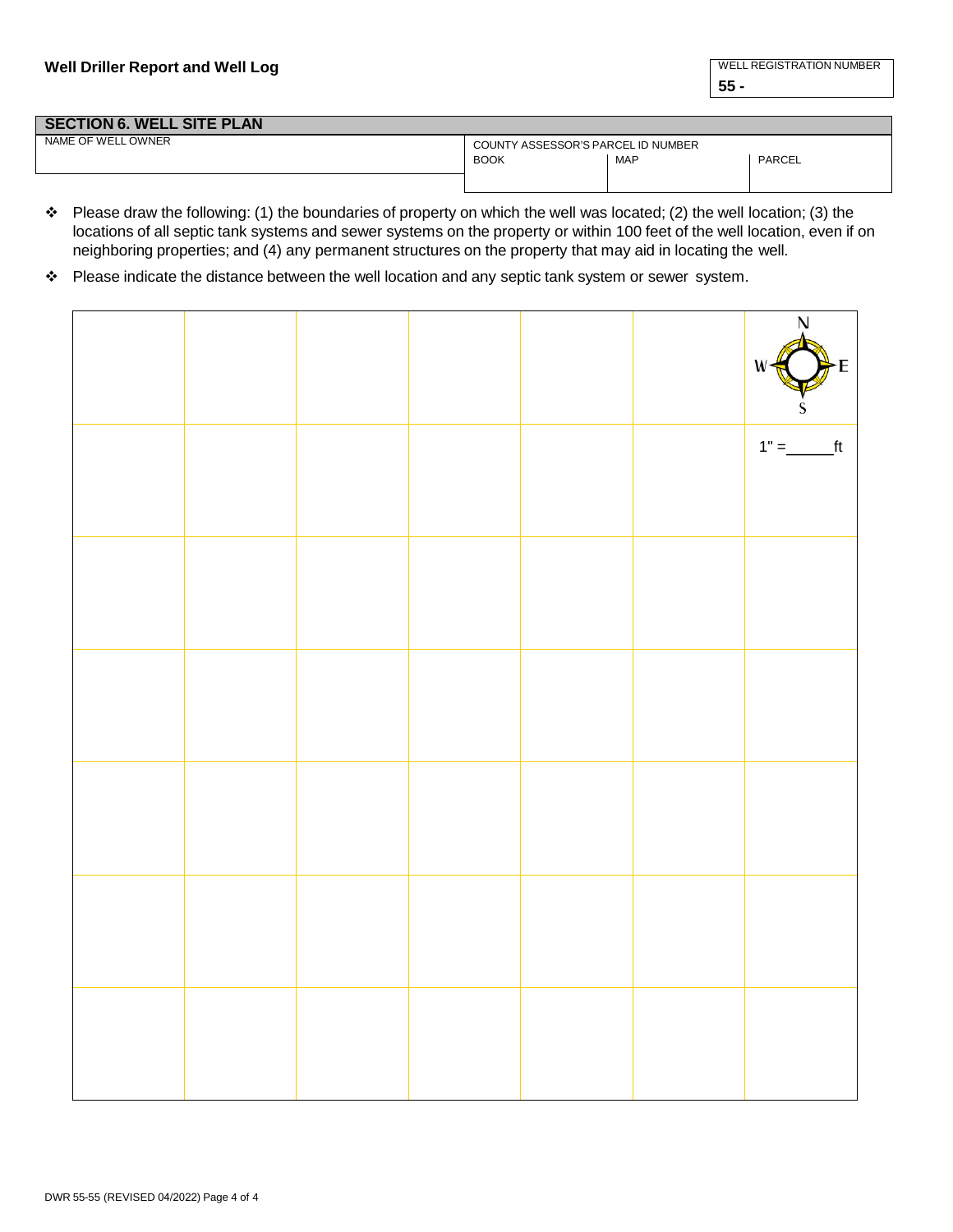# **Well Driller Report and Well Log**



**Drillers Logs and Reports can be done online at: http://www.azwater.gov/eForms/Forms/DL/DWR\_DL.aspx**

#### **Introduction**

These instructions are a guide to filling out Form ADWR 55-55 (Rev. 04/2022), entitled "Well Driller Report and Well Log." Please review the instructions prior to completing the form in black or blue ink. Forms may be obtained at any Arizona Department of Water Resources (ADWR) office and at ADWR's web<br>site.http://www.azwater.gov. For information site,http://www.azwater.gov. For information<br>about the form or these instructions. about the form or these instructions,<br>contact Groundwater Permitting & Wells at contact Groundwater Permitting & Wells at (602) 771-8527. There is no fee for filing this form.

#### **Filing Form ADWR 55-55 Must be Filed**

Form ADWR 55-55 must be filed within 30 days after completion of the drilling, deepening or modification of a well, the licensed well driller who performed the work must file a Well Driller Report and Log with ADWR.

#### **Instructions for Filling out the Form**

Well Registration and Permit Numbers

Fill in the registration number of the well and any ADWR permit number associated with the well in the upper right-hand corner of the first page. Also fill in the well registration number in the upper right-hand corner of all other pages.

Section 1 – Drilling Authorization

Fill in the name, address, DWR license number and telephone and fax numbers of the drilling firm filing the report.

#### *Section 2 – Registry Information*

#### *Well Owner*

Fill in the name, mailing address, telephone number and fax number (if available) of the well owner. If the well owner is a corporation, governmental unit or other entity, provide the name of a contact person.

#### *Location of Well*

Fill in the following information relating to the location of the well:

- The street address of the property where the well is located. For monitor wells or other wells associated with contaminant investigations or remedial projects, this will usually be the same as the facility address.
- The legal description of the well site. The legal description is the township, range, section, and in decreasing order, the quarters of that section so that the well location falls in a 10-acre block within that section. Normally, the legal description will be the same as that given in the original Notice of Intent to drill the well, but occasionally a more accurate description is discovered after the Notice is filed.
- The latitude and longitude (in degrees-minutesseconds format) and land surface elevation at the well, and the method used to determine these data. Use of a Global Positioning System (GPS) receiver is the only method accepted by the Department. The GPS unit should be adjusted to use the NAD-83 datum. Please indicate if the geographic coordinate datum used was NAD-83, and if not, which datum was used.

The name of the county and the tax assessor's

parcel identification number for the land where the well is located. This information can normally be taken from the original Notice of Intent to drill the well, and may also be obtained from the county tax assessor's office. Federal or State land will not have a parcel identification number.

#### *Section 3 – Well Construction Details*

Section 3 requires details on the construction of the well. Indicate the drill method by checking the appropriate box. If the drill method is not listed, check the "Other" box and describe the method. To the right of that, indicate the method of well development by checking the appropriate box. Next, indicate the method of sealing at reduction points. If the method used is not listed, check "Other" and provide a brief explanation. Under